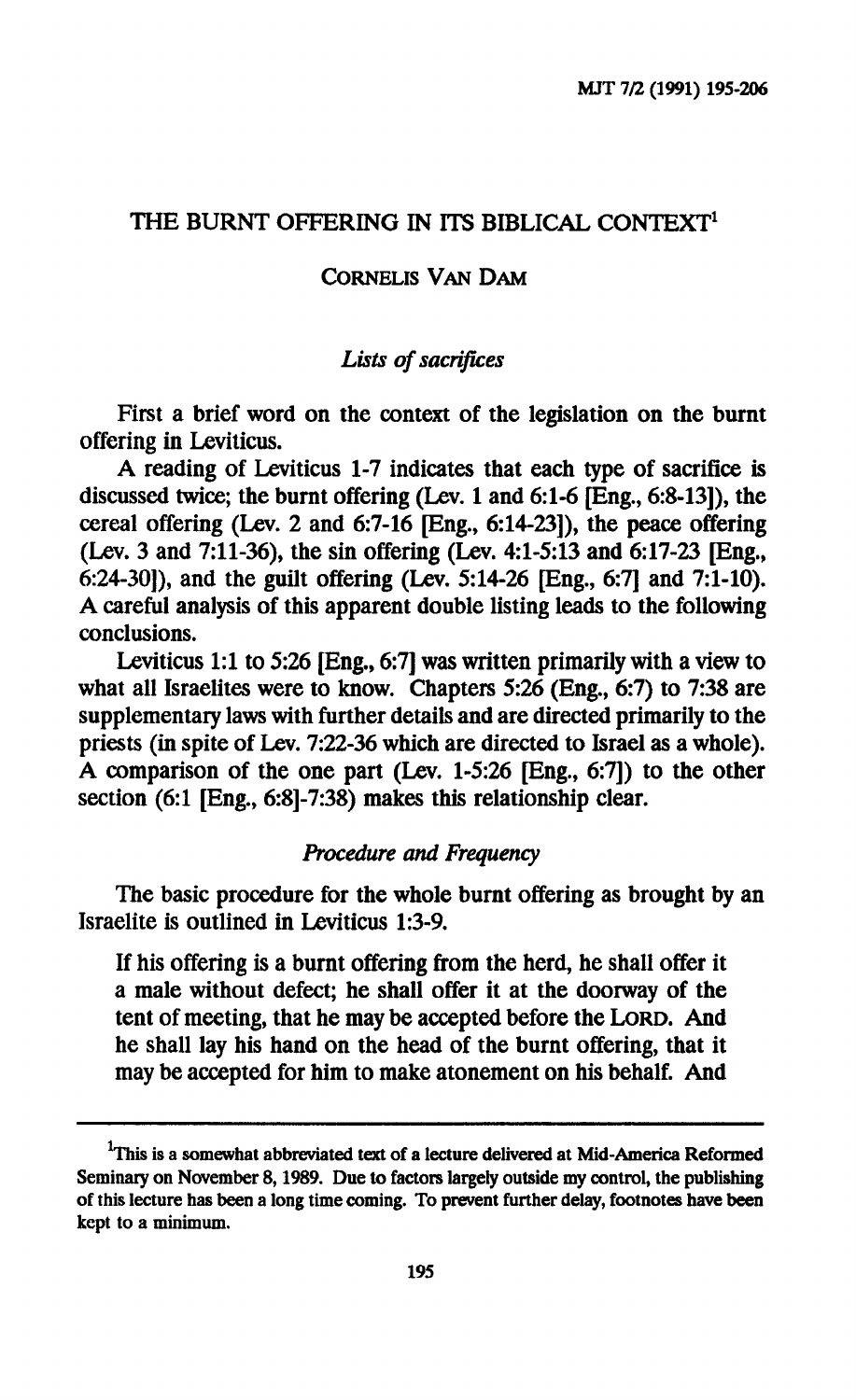**he shall slay the young bull before the LORD; and Aaron's sons, the priests, shall offer up the blood and sprinkle the blood around on the altar that is at the doorway of the tent of meeting. He shall then skin the burnt offering and cut it into its pieces. And the sons of Aaron the priest shall put fire on the altar and arrange wood on the fire. Then Aaron's sons, the priests, shall arrange the pieces, the head, and the suet over the wood which is on the fire that is on the altar. Its entrails, however, and its legs he shall wash with water. And the priest shall offer up in smoke all of it on the altar for a burnt offering, an offering by fire of a soothing aroma to the LORD (NASB).** 

**If a bull was not used, but a sheep or a goat, the same basic procedure was followed (Lev. 1:10-13). It was only with the offering of a bird that modifications of this basic procedure occurred (Lev. 1:14-17). Except for the skin (which God in his mercy granted to the priest, Lev. 7:8), the entire animal went up in smoke to God. This was the only offering to do so. Indeed, the Hebrew for the burnt offering is literally "that which goes up" (n^fr, cf. Judg. 6:21; 13:20; 20:40; Amos 4:10).** 

**With respect to the frequency of this sacrifice, one must distinguish between those brought voluntarily and those legislated. Leviticus 1 has in view a voluntary burnt offering. People were free to go to the Tabernacle and bring a sacrifice to God, for example, in thanks for his mercies or for the paying of vows. Think of Psalm 66:13-15.** 

- **I will come into Thy house with burnt offerings,**
- **I will pay Thee my vows, that which my lips uttered and my mouth promised when I was in trouble.**
- **I will offer to Thee burnt offerings of failings with the smoke of the sacrifice of rams;**
- **I will make offering of bulls and goats.**

**One could imagine that the bringer of the sacrifice would explain why the offering was being brought, and a priest may have responded (cf., e.g., Ps. 20:2-6 [Eng., 1-5]; 1 Sam. 1:17).** 

**It also appears that the Israelites could offer the burnt offering sacrifice without the mediation of the priest (cf., e.g., Manoah in Judg. 13:15-20).** 

**Besides the voluntary burnt offerings, there were also those requested by God in his law. From the Mosaic law it is obvious that this sacrifice was the one most frequently offered. The legislated burnt offerings are as follows.**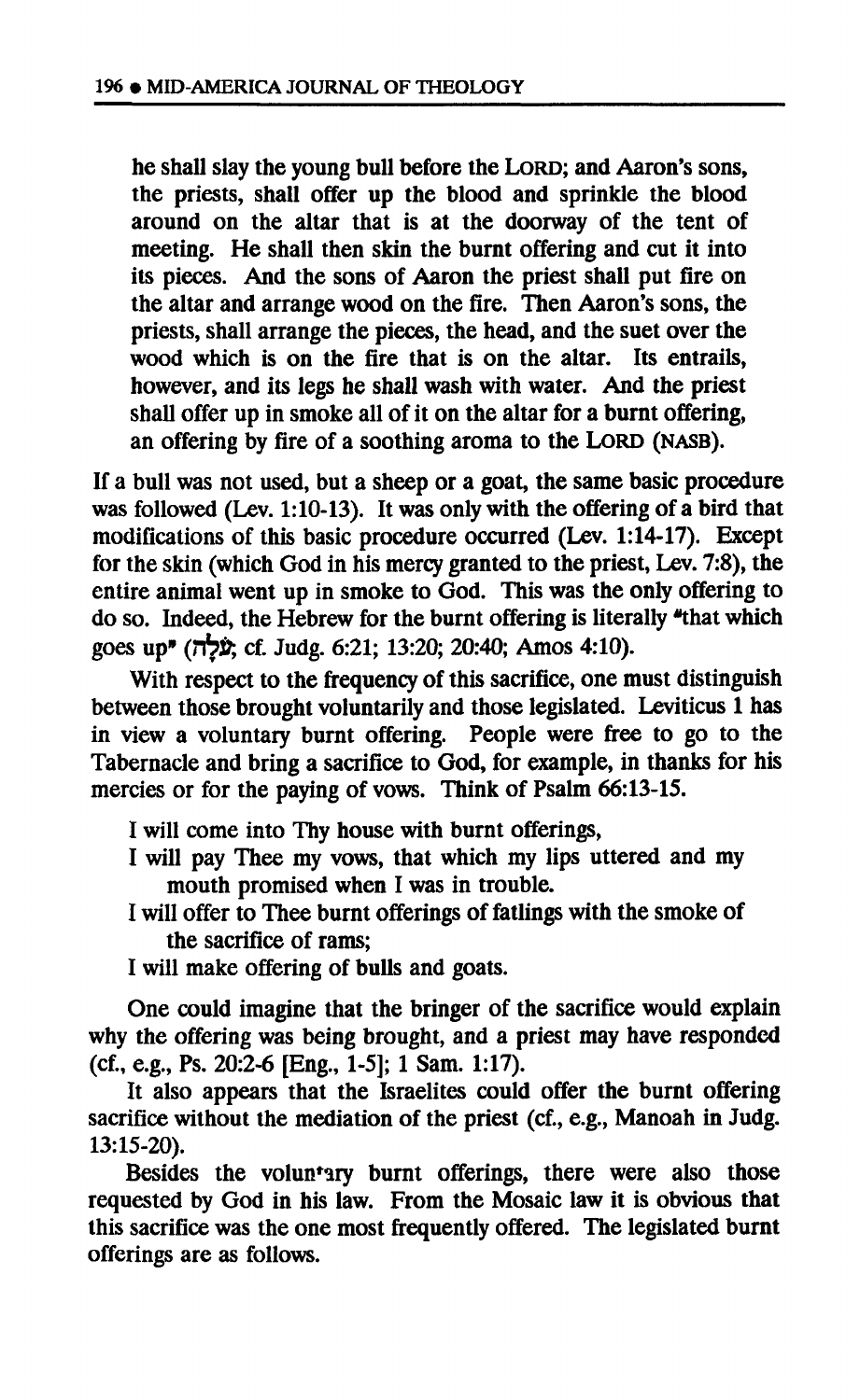- **1. Every day a male lamb had to be offered as a burnt offering in the morning and another male lamb in the evening (Ex. 29:38-42; Num. 28:1-8).**
- **2. Each sabbath day two additional lambs were to be sacrificed (Num. 28:9, 10).**
- **3. At the beginning of each month (the New Moon), two young bulls, one ram, and seven male lambs were to be sacrificed (Num. 28:11- 14).**
- **4. Each day of the Feast of Passover—Unleavened Bread, the same sacrifices as with the New Moon (Num. 28:16-25).**
- **5. At the Feast of Weeks (Feast of First Fruits) again the same as with the New Moon.**
- **6. At the Feast of Trumpets, one bull, one ram, and seven male lambs (Num. 29:2-4).**
- **7. On the Day of Atonement, one bull, one ram, and seven male lambs (as at the Feast of Trumpets) as well as the special burnt offerings for the atonement which was one ram for the high priest and one for the people (Num. 29:8; Lev. 16:3, 5, 27).**
- **8. On the Feast of Booths a variety of burnt offerings were to be sacrificed. On the first day, thirteen young bulls, two rams, and fourteen male lambs (Num. 29:12-16). With each successive day of the feast, the number of bulls decreased each day by one until on the seventh day there were seven bulls; the number of rams and lambs remained the same (Num. 29:17-35). On the eighth day, there was to be one bull, one ram, seven male lambs (Num. 29:35- 38) just as at the Feast of Trumpets and Day of Atonement.**
- **9. Burnt offerings were also required at various purification rituals; after childbirth, a lamb had to be sacrificed (Lev. 12:6 8); after cleansing of male bodily discharges or of abnormal female discharge of blood, a turtledove or a young pigeon (Lev. 15:14-15, 29-30); after defilement during a Nazarite vow, a turtle dove or a young pigeon (Num. 6:10-11); after being cleansed from leprosy, a male lamb or a turtle dove (or young pigeon) (Lev. 14:10, 13, 19-22).**

**It is quite clear that the burnt offering permeated the life of Israel. Life could not be imagined without it. To miss the burnt offerings was a catastrophe. (Cf. Dan. 8:11-13 where the tribulation coming under Antiochus IV is pictured in terms of the removal of the burnt offering.) For those interested in numbers, the total number of burnt offerings alone for one normal year was one hundred thirteen young bulls, thirty two rams, and one thousand eighty six lambs. That was the minimum**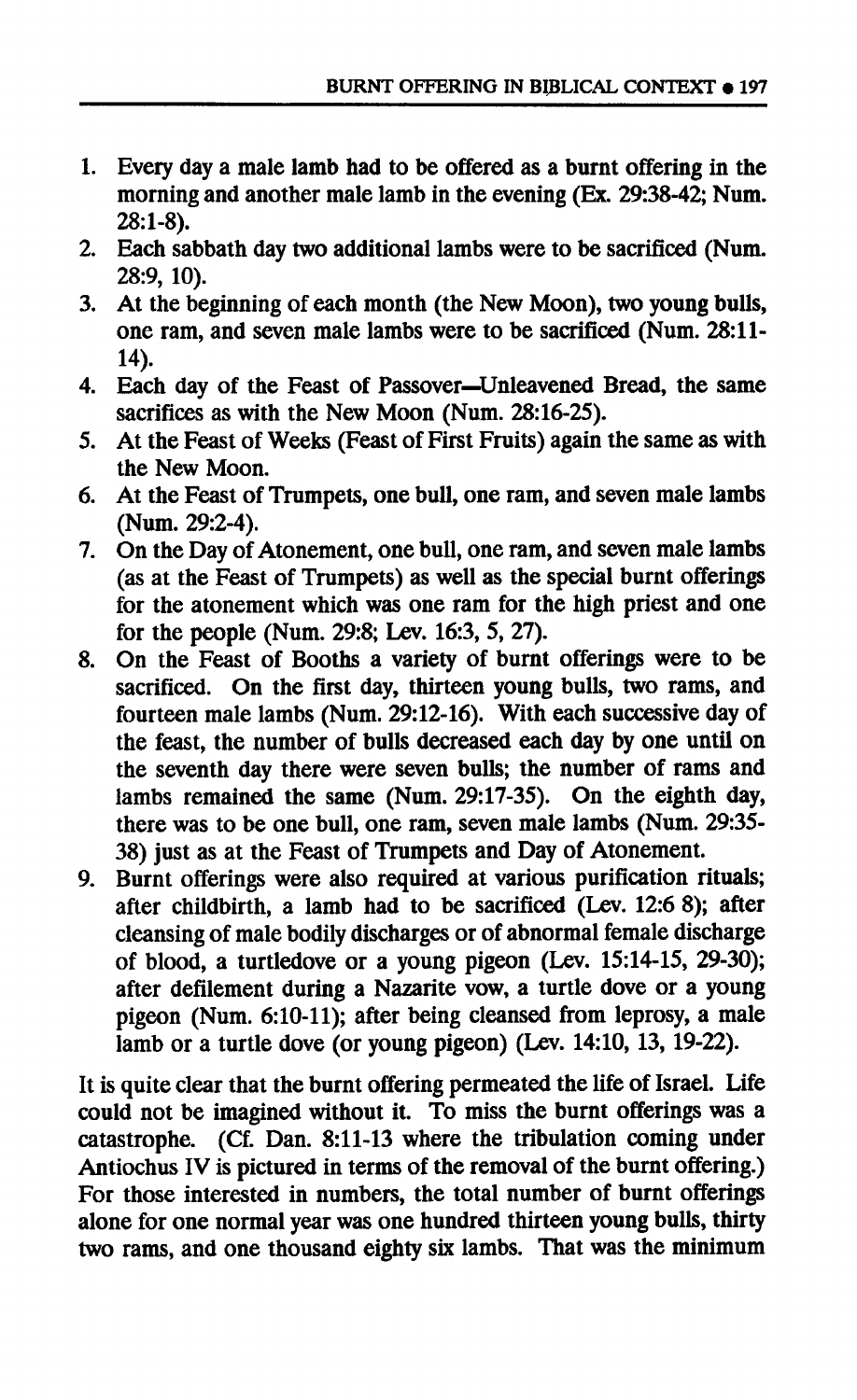**number of burnt offerings that had to be offered to the Lord at the Tabernacle or Temple.** 

**What does all this sacrificing of the burnt offering mean? The idea of atonement is there. The blood is thrown on the altar (Lev. 1:5). However, this is not the central or dominant aspect of the whole burnt offering. The key feature is seen in the name, It goes up"** *(TOO)* **to God. What does this \*going up" signify? Indeed what does the general idea of sacrifice actually mean? Where did sacrifice come from? It is good to ask this question with the whole burnt offering for it was a basic sacrifice. Daily Israel was confronted by it. Furthermore, it is clear that this sacrifice was in use well before the legislation given in the days of Moses.** 

# *The significance of sacrifice*

**Nothing is specifically revealed in the Bible about the origin of sacrifice. However, something can be said about the character and the significance of sacrifice.** 

**In the first place, it is clear from Leviticus 1:2 that the sacrifice is called |2Π£, that is ^offering" in the sense of a gift (cf. Mark 7:11). This basic characterization of a sacrifice as a gift is also found elsewhere**  under the name **חַנְחָה**, "gift." As a matter of fact that is the way **sacrifice is referred to for the very first time in Scripture in Genesis 4:3- 5 where this term occurs. It is a gift to God. ¡TDD can also be defined as \*a present made to secure or retain good will."<sup>2</sup> Thus, for example, the term is used of Jacob seeking favor with Esau with the many gifts he had sent ahead of him (Gen. 33:10).** 

**The basic idea of sacrifice is, therefore, that it is a gift, a gift to God. The burnt offering is that which goes up** *(Tbfy* **to God. Thus the motivation for sacrifice is to give a gift to God. We do not read of a divine command that people had to start sacrificing. So apparently, if we can argue from silence, man came up with it. That statement will be qualified in just a moment.** 

**In order for a sacrifice to be acceptable to God, it clearly had to be rendered in true faith, with the right attitude. After all, it was by faith** 

**<sup>^.</sup>R. Driver in** *HDB,* **III:587b. Because a grain offering is often what an Israelite would give to God, the ΠΠ3Ρ could also be synonymous with the cereal offering. Cf. G.A. Anderson,** *Sacrifices and Offerings in Ancient Israel* **(HSM 41; Atlanta: Scholars Press, 1987), 31-32.**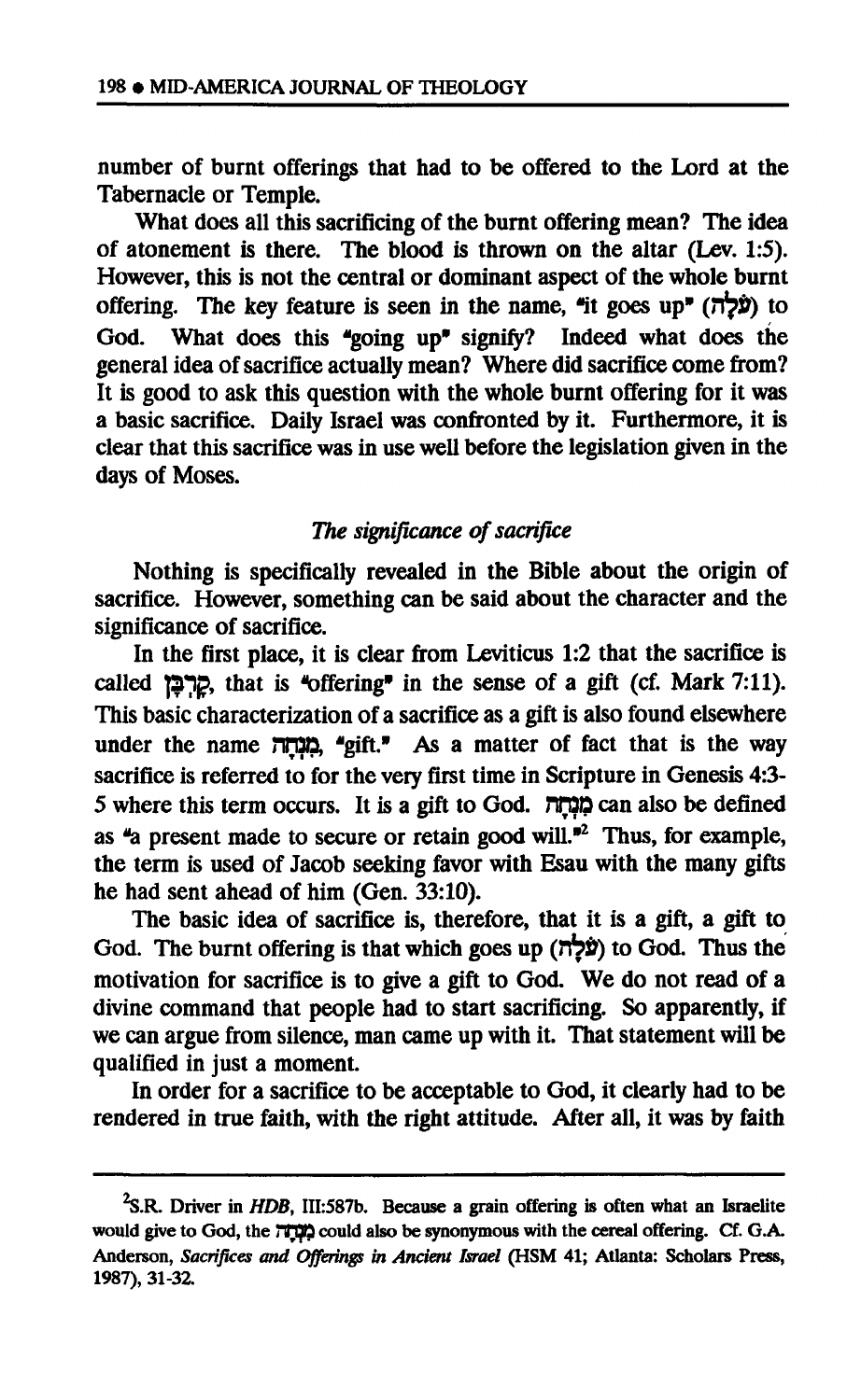**that Abel offered a sacrifice more acceptable than Cain (Heb. 11:4). This theme is heard throughout the Old Testament (cf., e.g., 1 Sam. 15:22; Is.. 1:11-13; Jer. 7:21-23; Hos. 6:6; Amos 5:21-26).** 

**Since we only read of sacrifice after the fall into sin, it has been suggested that sacrifice and the giving of gifts to God was born from a God-given desire to have communion with God again and to share in his favor.<sup>3</sup> (This is the necessary qualification for the statement that man came up with the idea of sacrifice. The desire to sacrifice comes from man, but it given to man by God.) With the offering of a gift, man wants to give up his independence from God. The sin of Adam and Eve, was that they sought their independence from God by taking what had been forbidden to them. With the sacrifice the opposite, so to speak, happens. Man then gives God the best of what he has, recognizing God's pre-eminent place. In this way he shows sorrow for sin done in rebellion against God. In the sacrificial gift is the expressed wish to be a child of Father. Have you ever noticed how often children give and they give so freely? That is inherent in being a child. You recognize your dependence and you easily give gifts. And therefore, the one who offers acknowledges God's right to such gifts and to receive the best. Thus, the one offering is actually recognizing God's prerogative to claim him who sacrifices. Indeed, in giving his best, man offers of himself. The sacrifice in a sense represents himself.** 

**From this plausible perspective it is not strange to read of burnt offering going up to God from earliest times. Everything literally went up in smoke to heaven. Everything was given to God. For early instances of the burnt offering, think, for example, of Noah's sacrifice after the flood (Gen. 8:20), Abraham's willingness to sacrifice Isaac as a whole burnt offering (Gen. 22:2,13), and Israel's desire to leave Egypt to sacrifice out in the wilderness (Ex. 10:25). The burnt offering was known for a long time.<sup>4</sup>**

**The LORD took this practice of sacrificing officially into his service and worship. In so doing, he regulated sacrificial giving to the smallest detail. It was basically centralized in the tabernacle or temple, and put into the hands of priests, although sacrifices could apparently still be offered apart from the central sanctuary (cf. Judg. 13:15-20). As we** 

**<sup>3</sup>Cf. W.H. Gispen in** *Bijbelsch Handboek* **(Kampen: Kok, 1935) 1:279.** 

**<sup>4</sup>For more examples, see W.H. Gispen,** *Het Boek Leviticus* **(COT; Kampen: Kok, 1950), 13,46.**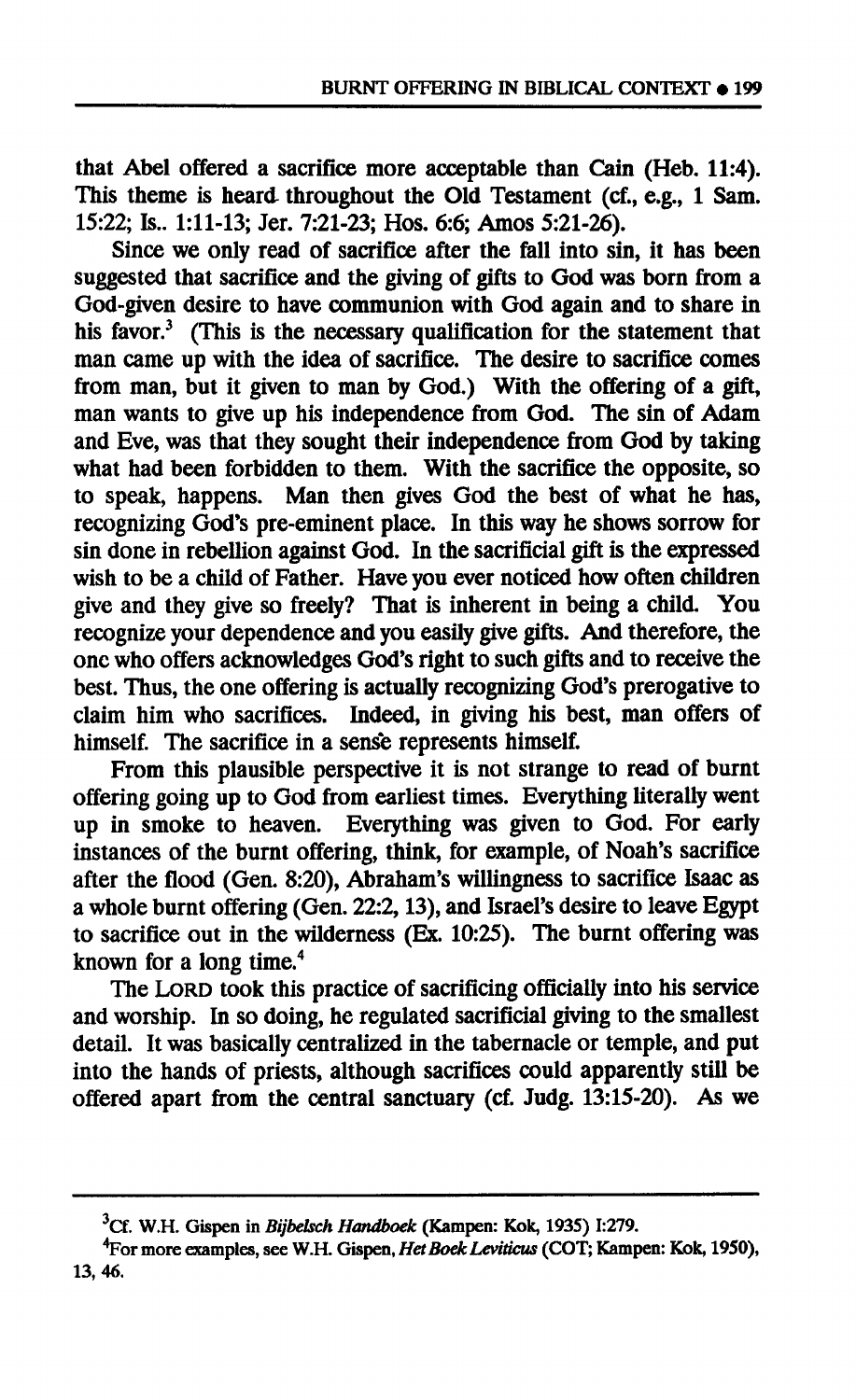**have seen at an earlier occasion,<sup>5</sup> sacrifice as God regulates and legislates it has the underlying element of blood for atonement. This comes more to the foreground in the official Levitical legislation. The blood of course pointed to God's giving his great gift in Jesus Christ. When God appropriated the custom of sacrificing, of giving gifts to God, for his worship, then he used it to picture his great gift that he would give to man. So the basic character of sacrifice, the giving element, was used by the LORD to picture the gospel of his sovereign grace. His gift is much bigger than any gift that man could give. The idea of the sacrifice and the sacrificer giving himself to God was fulfilled in the Lord Jesus Christ, who could do so perfectly. This great fulfillment had been foreshadowed already in the events of Genesis 22, when Abraham was told to sacrifice Isaac as a whole burnt offering, but a substitute was provided.** 

**Having seen that sacrifice is generally speaking, a gift to God, which idea was especially present in the burnt offering, let us now consider some specifics of this sacrifice (and of others with common features).** 

## *The role of the people*

**It is noteworthy that in the burnt offering and other sacrifices mentioned in Leviticus 1-7, the Israelite played a crucial role. He was not a mere bystander. He not only brought the offering, he also laid his hand on the head of the animal, he slaughtered it, skinned it, and he cut it into pieces. Only with the bird, because of its small size, did he do less. How unlike the surrounding nations, where people were kept out of the act of worshiping in this way. There the priest did everything, but not in Israel. The Israelites themselves had to give to the LORD in holy service. For that reason, the sacrificial regulations were addressed to Israel (cf. "Speak to the people of Israel and say to them. . .** *\**  **Lev. 1:2).** 

## *Three possible sacrifices for burnt offerings*

**There were three possibilities when it came to bringing a whole burnt offering. The sacrifice could be a bull without defect from the herd, a male sheep or goat without defect from the flock, or a dove or** 

<sup>&</sup>lt;sup>5</sup>See the lecture, 'The Origin and Character of Sacrifice in Scripture,' in Mid-*America Journal of Theology,* **Vol. 7, No. 1 (Orange City, IA: Mid-America Reformed Seminary, 1991), 3-16.**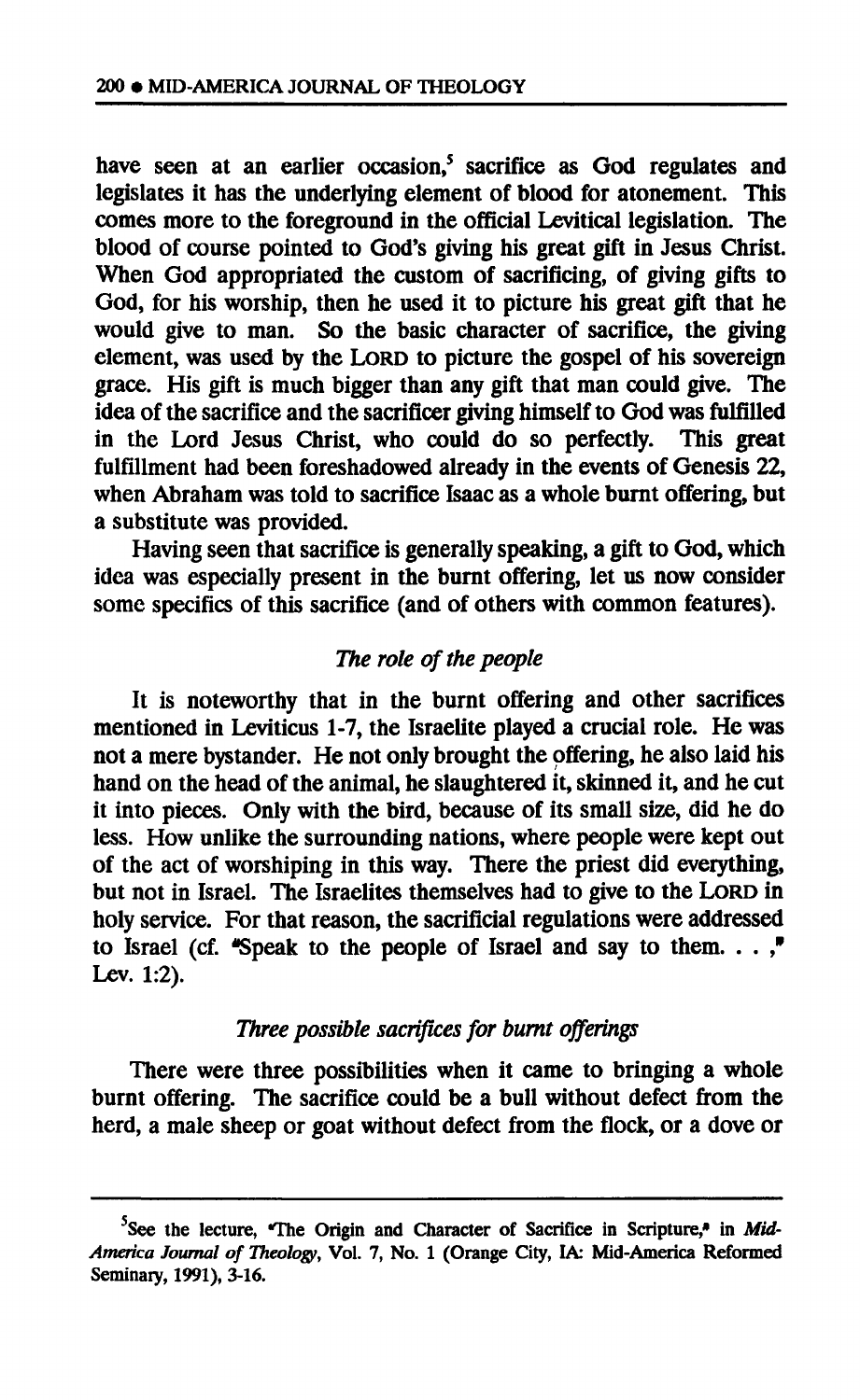**a pigeon (Lev. 1:3,10,14). There are several important principles that function in these three possibilities, principles from God which still apply today. The first principle is this. Everyone was not expected to bring the same sacrifice. The Lord took the economic well-being and the economic position of the Israelite into consideration.** 

**In the second place, everyone was expected to bear the cost. However poor the person was who was bringing a sacrifice, the offering still had to represent some cost on the part of the donor (cf. 2 Sam. 24:24). Therefore, all the creatures offered were domestic ones. Doves were also raised in Israel and therefore could also be utilized, but no wild animal was allowed. There had to be a cost involved to the Israelite sacrificing.** 

**In the third place, only perfect animals were acceptable. Only the best is good enough for the LORD. Think of the LORD'S complaint at the close of the Old Testament period that Israel was despising the LORD.** 

**By offering polluted food upon my altar. And you say, \*How have we polluted it?" By thinking that the Lord's table may be despised. . . .'What a weariness this is," you say, and you sniff at me says the LORD of Hosts. You bring what has been taken by violence or is lame or sick, and this you bring as your offering! Shall I accept that from your hand? says the Lord (Mai. 1:7, 13).** 

**These principles are still very relevant for us today. Philippians 4:18 comes to mind.** 

**I have received full payment, and more; I am filled, having received from Epaphraditus the gifts you sent, a fragrant offering, a sacrifice acceptable and pleasing to God.** 

**The apostle considers it a full payment. It was like a burnt offering. They gave of their best in accordance with what God had given them.** 

## *The laying on of the haM*

**Another element is the laying on of the hand. After the Israelite had brought his animal before the Tabernacle, then "he shall lay his hand upon the head of the burnt offering, and it shall be accepted for**  him to make atonement for him<sup>"</sup> (Lev. 1:4). This action was also done **with the peace offering (Lev. 3:2, 8,13), the sin offering (Lev. 4:4, 15, 24, 29, 33) and elsewhere, for example, by the priests with the sacrifice**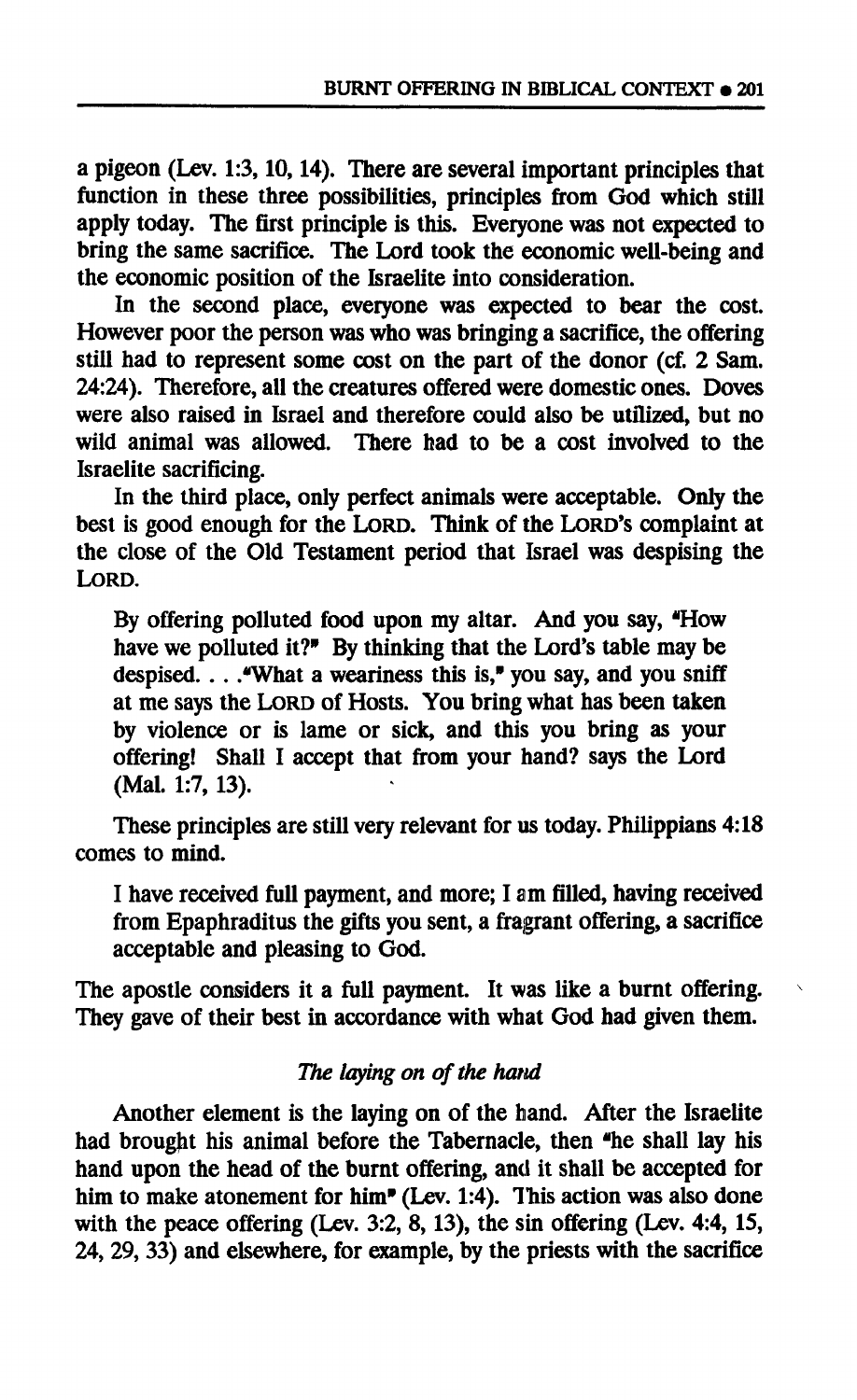**offered at the ordination of Aaron and the priests (Ex. 29:19; Lev. 8:22).** 

What does this laying of the hand on the head mean? When the **Israelite put his hand on the animal a certain transfer took place. A transfer from the Israelite to the creature, a transference of the responsibility of the Israelite to make atonement for his sins. That responsibility went to the animal which went in his place. Therefore, the matter of the laying on of the hand on the head of the animal is immediately linked in Leviticus 1:4 to the animal's being accepted to make atonement for him. A well-known transference took place on the Day of Atonement when the high priest, Aaron, was to put** 

**both his hands upon the head of the live goat, and confess over him all the iniquities of the people of Israel, and all their transgressions, all their sins; and he shall put them away into the wilderness by the hand of a man who is in readiness. The goat shall bear all their iniquities upon him to a solitary land; and he shall let the goat go in the wilderness (Lev. 16:21-22).** 

**With the burnt offering, more than atonement is involved, however, for in this sacrifice more than atonement is in view. There is a second aspect. By laying his hand on the animal, the Israelite accentuated the fact that he was not just giving this animal to God as a gift, but that he was offering and dedicating himself, his entire being to God as a sacrifice. The primary intent of the burnt offering is to give to God a gift, ultimately of oneself, although the aspect of atonement is certainly there as well (cf. Lev. 16).** 

**There are important principles here for us today. Giving gifts to God as the LORD has prospered us, giving our best is very important. There was a certain spontaneity in the Old Testament voluntary burnt offerings that is valuable to retain. So easily giving can become institutionalized. An Israelite could go to the Tabernacle with a special gift for the Lord because he was happy. A healthy child waá born, or a relative was delivered from leprosy—or for any reason he could bring a burnt offering. Giving gifts, also spontaneous gifts, to God is a very important part of one's worship of God.** 

**However, with all the giving, the ultimate offering must be the sacrifice of ourselves. Think of those well-known words in Romans 2.** 

**I appeal to you, therefore, brethren, by the mercies of God, to present your bodies as a living sacrifice, holy and acceptable to God, which is your spiritual worship (Rom. 12:1).**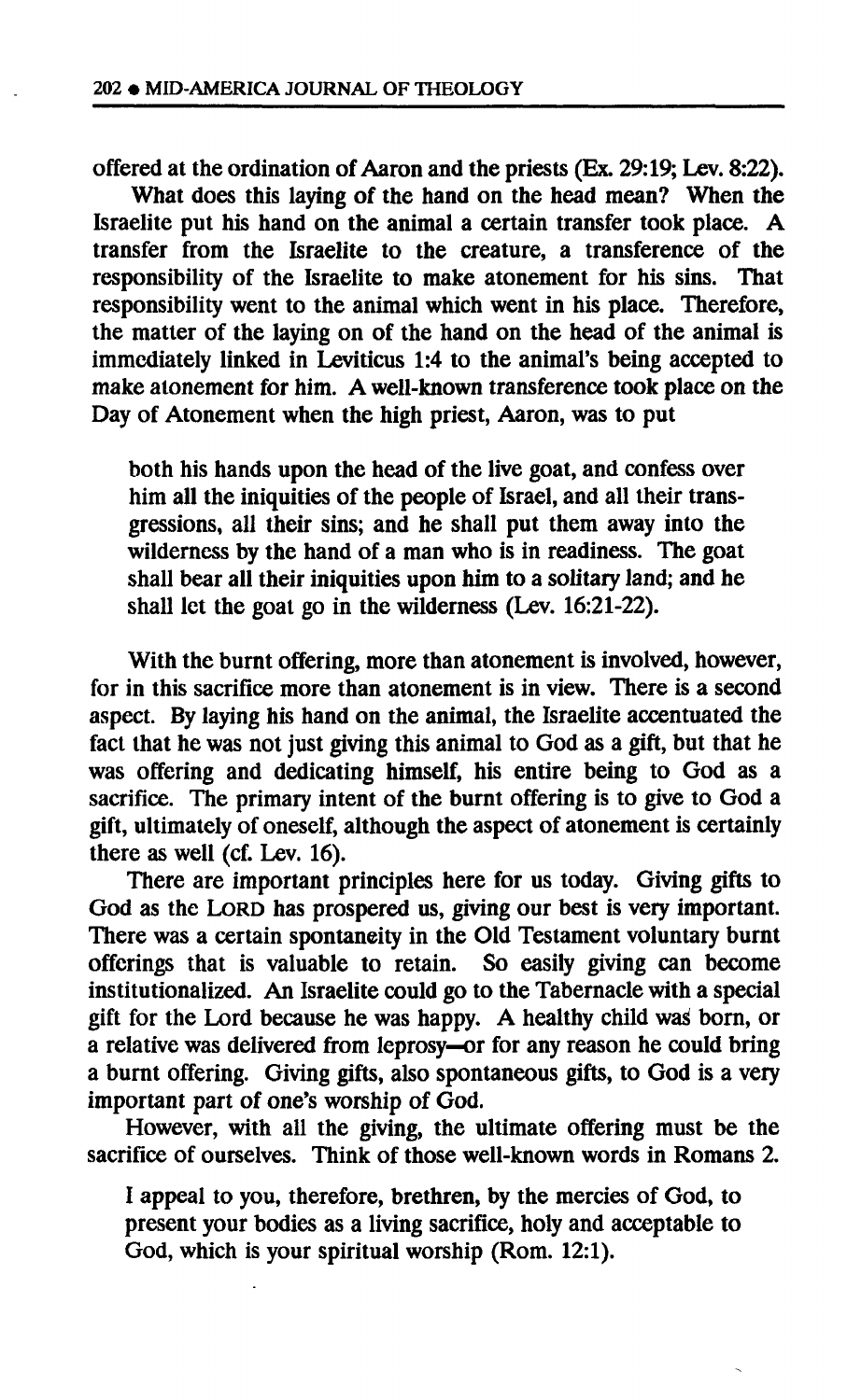**1 Peter 2:5 puts it thus:** 

**Like living stones be yourselves built into a spiritual house, to be a holy priesthood, to offer spiritual sacrifices acceptable to God through Christ Jesus.** 

**One cannot understand these passages unless one knows something of the whole burnt offering of the Old Testament. Indeed, if one gives oneself completely to God, then one honors also the requirement of the whole burnt offering legislation. The scribe who was not far from the kingdom said to the Lord Jesus,** 

**You are right, teacher; You have truly said that He is one, and there is no other but He; and to love Him with all the heart, and all the understanding, and with all the strength, and to love one's neighbor as oneself is much more than all whole burnt offerings and sacrifices (Mark 12:32-33).** 

**Jesus saw that he answered wisely (Mark 12:34) and the scribe's words show that if a person gives himself to the Lord in true love, then he is doing what the whole burnt offering spoke of. He is fulfilling this law. The Lord Jesus Christ did present himself to the Father in perfect love and he is the fulfillment of this sacrifice. In him we too can give ourselves to God in holy service and say with Psalm 40 (which is applied**  to Christ in Heb. 10:5-9),  $\mathbf{I}$  delight to do Thy will,  $\dot{\mathbf{O}}$  my God. Thy law is within my heart." The kind of sacrifice God expects is that of an **undivided heart. Like the whole burnt offering everything is to go to God. An undivided heart is, therefore, needed.** 

**Unite my heart to fear thy name.** 

**I give thanks to thee, O Lord my God, with my whole heart, (Ps. 86:11-12).** 

**God expects his children to give themselves entirely and undividedly to him as a burnt offering.** 

**As the whole burnt offering dominated the life of Israel, so our giving ourselves and our heart and our everything to God needs to dominate our existence. We have all the more reason to do this since**  *the* **sacrifice has been made once for all in Christ. As the whole burnt offering was totally directed to heaven and went upwards, so our giving ourselves as a burnt offering to God means that our life must be totally orientated upwards.** 

**It is interesting to note that since the Jews loday cannot sacrifice the whole burnt offering, the morning and evening sacrifice, they have**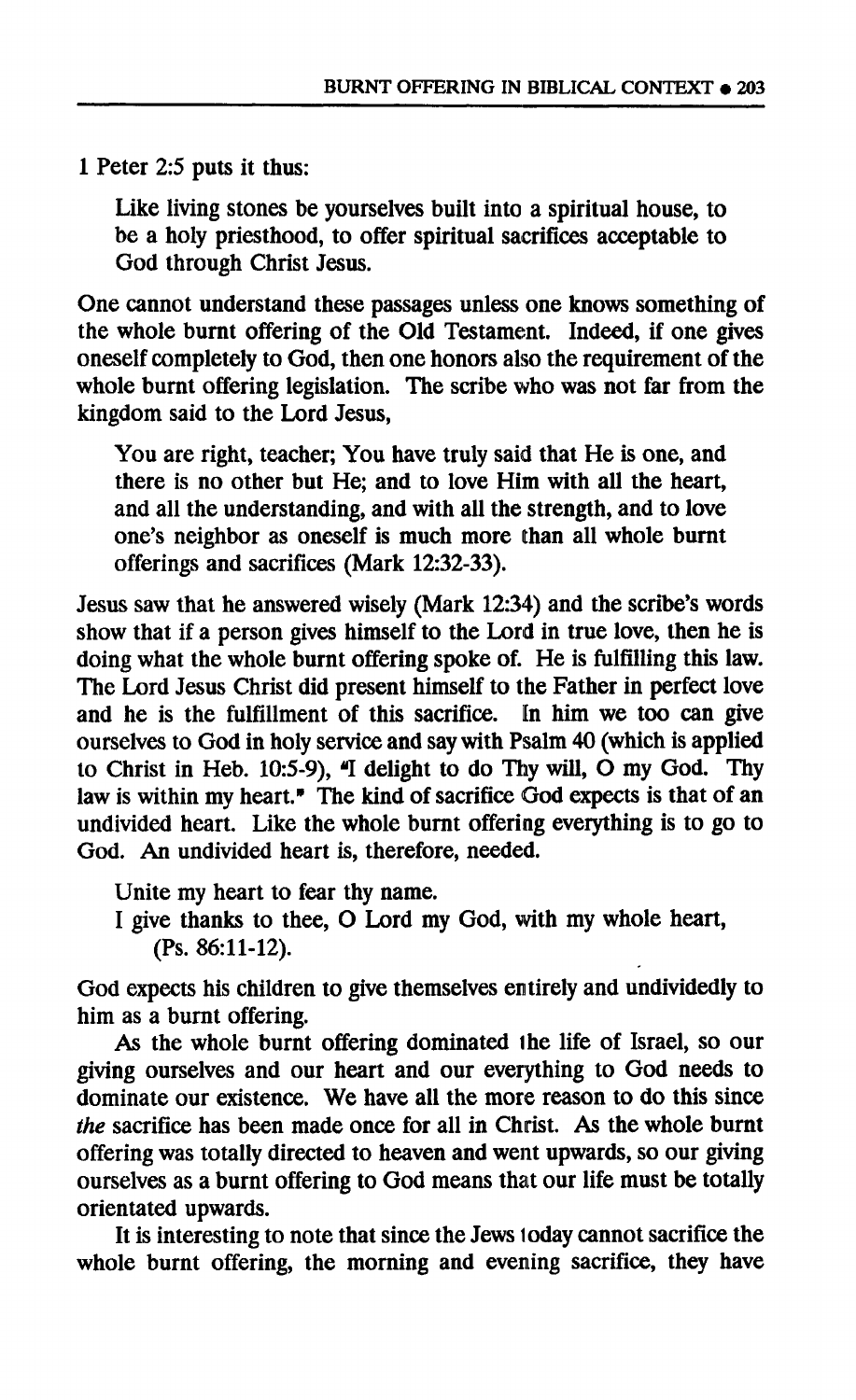**substituted prayer for this sacrifice. In prayer one unites oneself with God, seeks communion with God, and gives oneself to God. Our life of gratitude is also to be a life of prayer. Prayer is the chief part of gratitude (cf. Heid. Cat., L.D. 45).** 

# *The continual fire*

**Another aspect that needs to be dealt with is the matter of the continual fire, found in Leviticus 6:1-5 (Eng., 8-13), a passage of special concern for the priests. The LORD said to Moses,** 

**Command Aaron and his sons, saying, TTiis is the law of the burnt offering. The burnt offering shall be on the hearth upon the altar all night until the morning, and the fire of the altar shall be kept burning on it. And the priest shall put on his linen garment, and put his linen breeches upon his body, and he shall take up the ashes to which the fire has consumed the burnt offering on the altar, and put them beside the altar. Then he shall put off his garments, and put on other garments, and carry forth the ashes outside the camp to a clean place. The fire on the altar shall be kept burning on it, it shall not go out; the priest shall burn wood on it every morning, and he shall lay the burnt offering in order upon it, and shall burn on it the fat of the peace offerings. Fire shall be kept burning upon the altar**  continually; it shall not go out.<sup>•</sup>

**This legislation does not deal with the voluntary burnt offerings, but concerns the daily burnt offerings that were the responsibility of the priests. One can think in this context also of Exodus 29:38-39, 42.** 

**This is what you shall offer upon the altar; two lambs a year old, day by day continually. One lamb you shall offer in the morning, and the other lamb you shall offer in the evening; It shall be a continual burnt offering throughout your generations at the door of meeting before the LORD, where I will meet with you, to speak there to you.** 

**The continual burnt offering meant that fire had to be kept burning constantly on the altar. This point is mentioned five times in Leviticus 6:8-13 (Eng., 8-13). The voluntary burnt offerings would have helped keep that fire going, but if not, wood was to be used.** 

**Why was this continual burning of such importance? Perhaps it symbolized and stressed that the dedication of Israel to the LORD must**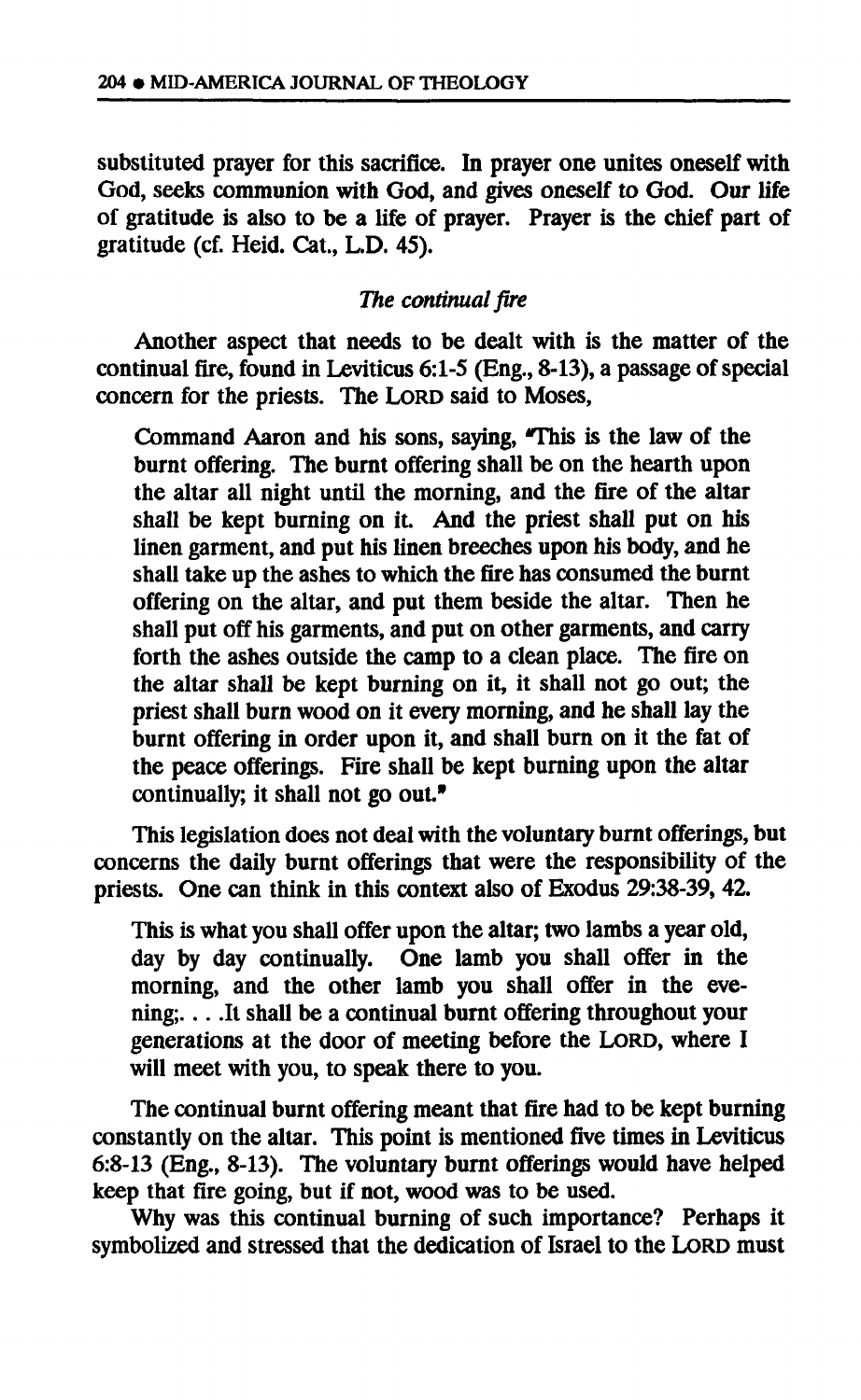**be constant and uninterrupted. (Remember that the burnt offering .signified a gift to God.) The burnt offering as a continual offering stands in contrast to the sin offering. It could not be a continual sacrifice. Specific sins were atoned for and done away with. So Christ died once for all in fulfilling the sin offering (Heb. 7:27). However, in fulfilling the burnt offering, Christ constantly gives himself to the Father**  in intercession on behalf of "those who draw near to God through **him" (Heb. 7:25).** 

**For Christians today, the burnt offering with the continual fire can show that constant and continual consecration to God is necessary. It cannot be done now and then. The fire must be kept burning continually for God.<sup>6</sup>**

**One additional remark on the need for the continual fire. In Scripture fire is frequently a symbol for God's presence. Think of how God showed his approval at the first burnt offering prepared by Aaron as high priest. Fire came down from heaven (Lev. 9:24). When this happened, the sacrifices on the altar were already burning (Lev. 9:10, 4, 7, 20). But it would have taken time to burn all the animals that are mentioned and the process was incomplete, when God dramatically demonstrated his acceptance of these sacrifices by burning them up completely with fire from heaven. Similarly, fire came from heaven with the sacrifice of Manoah and his wife when the birth of Samson was announced (Judg. 13); when Solomon dedicated the Temple (2 Chr. 7:1); and when Elijah challenged the Baal priests (1 Kin. 18:38). So fire is often a symbol of and related to the presence of God in the Old Testament (also cf. Deut. 4:24; Ps. 18:9-15 [Eng., 8:14]; Ezek. 1:4). On the Day of Pentecost the Holy Spirit is pictured as ñongues as of fire" (Acts 2:3). It is, therefore, not impossible that the ^eternal flame" of the whole Burnt Offering could therefore have symbolized to**  God's people, God's presence among them  $(ct. Ex. 13:21-22).$ <sup>7</sup> If one **goes along with this, an application for today could be that we are to keep the divine fire of the Spirit burning within us. In the words of 1 Thessalonians 5:19, "Do not quench the Spirit." Does that not remind you of putting out a fire?** 

**A final point that can be mentioned concerns the person and the attire of the one who removes the ashes (Lev. 6:3-4 [Eng., 10-11]; cf.** 

**See for the above, S.H. Kellog,** *The Book of Leviticus* **(London: Hodder and Stoughton, 1891), 61-62.** 

**<sup>7</sup>R.K. Harrison,** *Leviticus* **(TCOT; Downers Grove: InterVarsity Press, 1980), 75.**